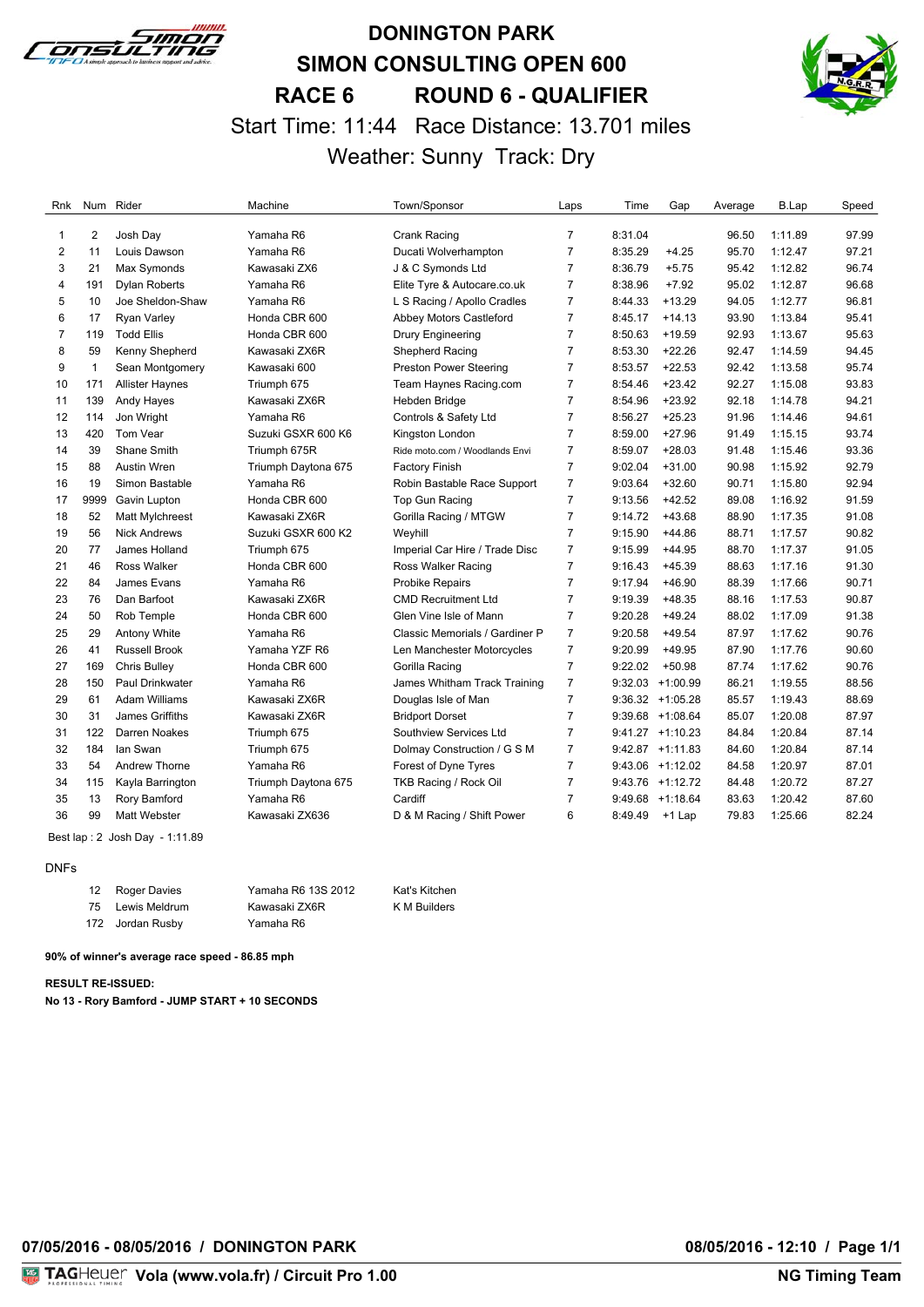



| l ime<br>an<br>__ |
|-------------------|
|-------------------|

| <b>START</b> |         |  |  |  |  |
|--------------|---------|--|--|--|--|
| 1            |         |  |  |  |  |
| 2            | 1:20.36 |  |  |  |  |
| 3            | 1:19.71 |  |  |  |  |
| 4            | 1:19.43 |  |  |  |  |
| 5            | 1:20.13 |  |  |  |  |
| 6            | 1:22.91 |  |  |  |  |
|              | 1:23.39 |  |  |  |  |

Allister Haynes

|   | <b>START</b> |
|---|--------------|
| 1 |              |
| 2 | 1:15.20      |
| 3 | 1:16.06      |
|   | 1:15.60      |

1:15.57

 **1:15.08** 1:15.32

### Andrew Thorne

| <b>START</b> |         |  |  |  |
|--------------|---------|--|--|--|
| 1            |         |  |  |  |
| 2            | 1:22.18 |  |  |  |
| 3            | 1:21.50 |  |  |  |
| 4            | 1:20.97 |  |  |  |
| 5            | 1:21.16 |  |  |  |
| 6            | 1:21.83 |  |  |  |
| 7            | 1:21.47 |  |  |  |

#### Andy Hayes

| <b>START</b> |         |  |  |  |
|--------------|---------|--|--|--|
| 1            |         |  |  |  |
| 2            | 1:15.28 |  |  |  |
| 3            | 1:16.24 |  |  |  |
| 4            | 1:16.61 |  |  |  |
| 5            | 1:15.17 |  |  |  |
| 6            | 1:15.32 |  |  |  |
| 7            | 1:14.78 |  |  |  |

Antony White

| 07/05/2016 - 08/05/2016 / DONINGTON PARK | 08/05/2016 - 12:10 / Page 1/4 |  |
|------------------------------------------|-------------------------------|--|

| Lap | Time         |
|-----|--------------|
|     |              |
|     | <b>START</b> |
| 1   |              |
| 2   | 1:19.11      |
| 3   | 1:18.06      |
| 4   | 1:18.27      |
| 5   | 1:18.03      |
| 6   | 1:17.62      |
| 7   | 1:20.33      |
|     |              |

Austin Wren

**START** 

 **1:16.37 1:15.92** 1:16.66 1:16.00 1:16.48 1:16.67

Chris Bulley

**START** 

 **1:19.27 1:18.33** 1:18.89 **1:17.81 1:17.62** 1:18.07

Dan Barfoot

**START** 

 **1:18.64 1:18.50 1:18.27 1:17.53** 1:18.00 1:19.53

Darren Noakes

**START** 

| Time    |
|---------|
|         |
| 1:22.29 |
| 1:21.04 |
| 1:21.09 |
| 1:20.88 |
| 1:20.84 |
| 1:2167  |
|         |

#### Dylan Roberts

| <b>START</b> |         |  |  |  |
|--------------|---------|--|--|--|
| 1            |         |  |  |  |
| 2            | 1:13.71 |  |  |  |
| 3            | 1:13.01 |  |  |  |
| 4            | 1:12.87 |  |  |  |
| 5            | 1:13.52 |  |  |  |
| 6            | 1:13.36 |  |  |  |
|              | 1:14.06 |  |  |  |

#### Gavin Lupton

| <b>START</b> |         |  |
|--------------|---------|--|
| 1            |         |  |
| 2            | 1:18.44 |  |
| 3            | 1:17.81 |  |
| 4            | 1:17.69 |  |
| 5            | 1:16.92 |  |
| 6            | 1:16.94 |  |
|              | 1:17.73 |  |

#### Ian Swan

|   | <b>START</b> |
|---|--------------|
| 1 |              |
| 2 | 1:22.50      |
| 3 | 1:21.12      |
| 4 | 1:20.84      |
| 5 | 1:21.07      |
| 6 | 1:21.07      |
| 7 | 1:21.28      |
|   |              |

# James Evans I

| <b>START</b> |         |  |
|--------------|---------|--|
|              |         |  |
| 2            | 1:18.52 |  |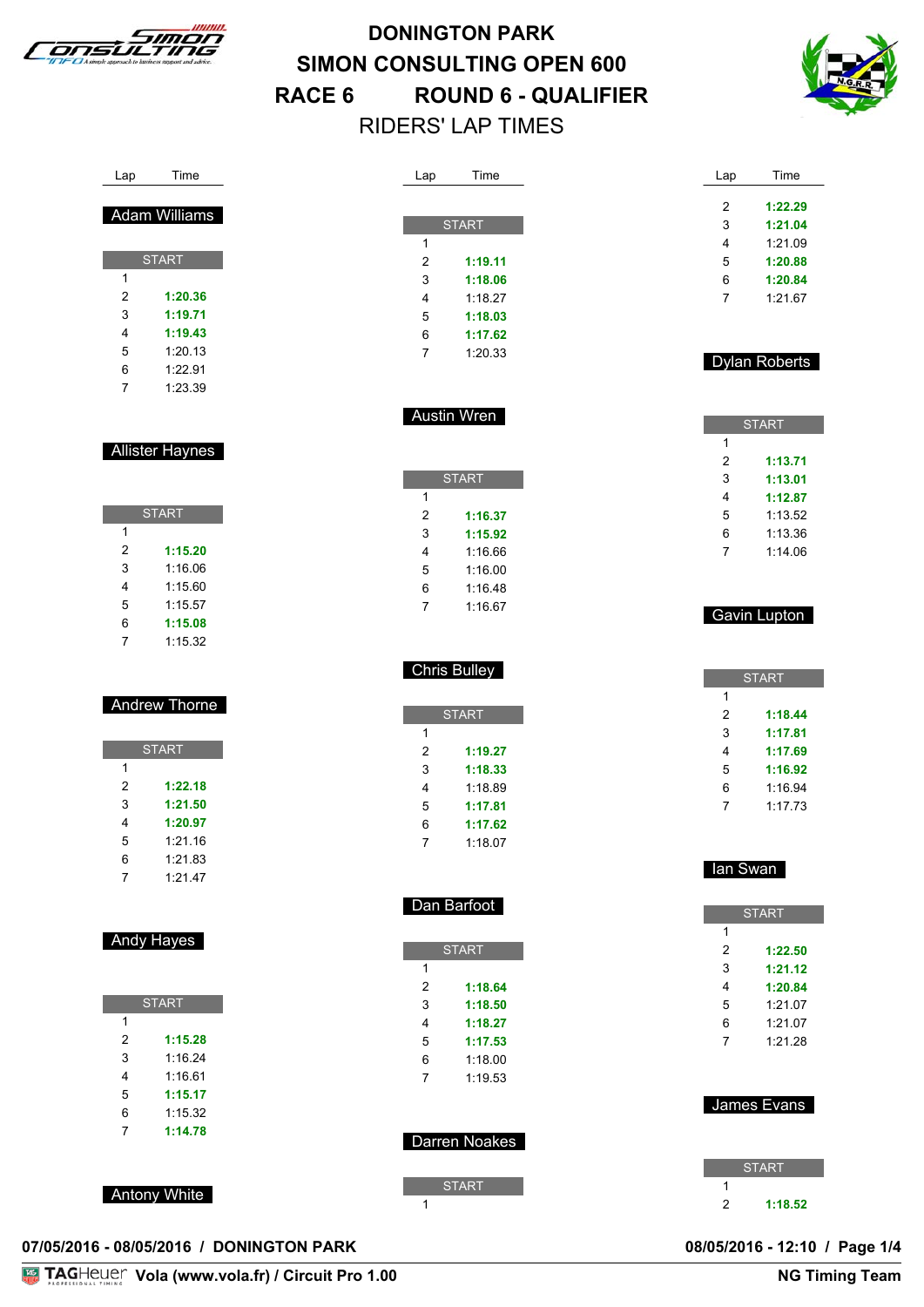| Lap | Time    |  |
|-----|---------|--|
|     |         |  |
| 3   | 1:19.35 |  |
| 4   | 1:19.57 |  |
| 5   | 1:18.34 |  |
| 6   | 1:17.66 |  |
| 7   | 1:18.72 |  |
|     |         |  |

#### James Griffiths

| <b>START</b> |         |  |
|--------------|---------|--|
| 1            |         |  |
| 2            | 1:22.74 |  |
| 3            | 1:21.57 |  |
| 4            | 1:20.79 |  |
| 5            | 1:20.08 |  |
| 6            | 1:21.81 |  |
|              | 1:20.82 |  |

#### James Holland

| <b>START</b> |         |  |
|--------------|---------|--|
| 1            |         |  |
| 2            | 1:18.13 |  |
| 3            | 1:17.37 |  |
| 4            | 1:17.93 |  |
| 5            | 1:18.06 |  |
| 6            | 1:18.92 |  |
| 7            | 1:19.61 |  |

#### Joe Sheldon-Shaw

|   | <b>START</b> |
|---|--------------|
| 1 |              |
| 2 | 1:14.14      |
| 3 | 1:14.36      |
| 4 | 1:13.61      |
| 5 | 1:12.83      |
| 6 | 1:12.77      |
| 7 | 1:13.02      |
|   |              |

#### John Dudman

**START** 

| Jon Wright |              |  |  |
|------------|--------------|--|--|
|            | <b>START</b> |  |  |
|            |              |  |  |

| Lap | Time    |
|-----|---------|
|     |         |
| 2   | 1:16.30 |
| 3   | 1:15.51 |
| 4   | 1:15.38 |
| 5   | 1:15.14 |
| 6   | 1:14.46 |
|     | 1:14.77 |

|   | <b>START</b> |
|---|--------------|
| 1 |              |
| 2 | 1:14.49      |
| 3 | 1.14.50      |
| 4 | 1:14.63      |
| 5 | 1.14.58      |
| հ | 1:14.25      |

Jordan Rusby

#### Josh Day

| <b>START</b> |         |  |
|--------------|---------|--|
| 1            |         |  |
| 2            | 1:11.89 |  |
| 3            | 1:12.00 |  |
| 4            | 1:12.04 |  |
| 5            | 1.1268  |  |
| 6            | 1:13.42 |  |
|              | 1:12.06 |  |

|   | <b>START</b> |
|---|--------------|
| 1 |              |
| 2 | 1:23.43      |
| 3 | 1:21.37      |
| 4 | 1:20.97      |
| 5 | 1:20.72      |
| 6 | 1:20.85      |
|   | 1:21.51      |

Kayla Barrington

| <b>Kenny Shepherd</b> |              |
|-----------------------|--------------|
|                       |              |
|                       |              |
|                       | <b>START</b> |
| 1                     |              |
| 2                     | 1:15.31      |
| 3                     | 1.1544       |
| 4                     | 1.15.35      |
| 5                     | 1:14.59      |
| 6                     | 1:1463       |

| Lap            | Time                 |
|----------------|----------------------|
| 7              | 1:15.65              |
|                |                      |
|                |                      |
|                | Lewis Meldrum        |
|                |                      |
|                | <b>START</b>         |
| 1              |                      |
| $\overline{c}$ | 1:14.86              |
| 3              | 1:14.83              |
|                |                      |
|                |                      |
| ı              | <u>-ou</u> is Dawson |
|                |                      |
|                |                      |
|                |                      |
|                | <b>START</b>         |
| 1              |                      |
| $\overline{c}$ | 1:12.98              |
| 3              | 1:12.47              |
| 4              | 1:12.74              |
| 5              | 1:12.99              |
| 6              | 1:12.77              |
| $\overline{7}$ | 1:12.72              |
|                |                      |
|                |                      |
|                | Matt Mylchreest      |

| <b>START</b> |         |
|--------------|---------|
| 1            |         |
| 2            | 1:17.98 |
| 3            | 1:17.75 |
| 4            | 1.1823  |
| 5            | 1:17.35 |
| 6            | 1:17.60 |
| 7            | 1.1805  |
|              |         |

#### Matt Webster

| <b>START</b> |         |
|--------------|---------|
| 1            |         |
| 2            | 1:27.15 |
| 3            | 1:26.36 |
| 4            | 1:25.66 |
| 5            | 1:26.26 |
| հ            | 1:2703  |



**07/05/2016 - 08/05/2016 / DONINGTON PARK 08/05/2016 - 12:10 / Page 2/4**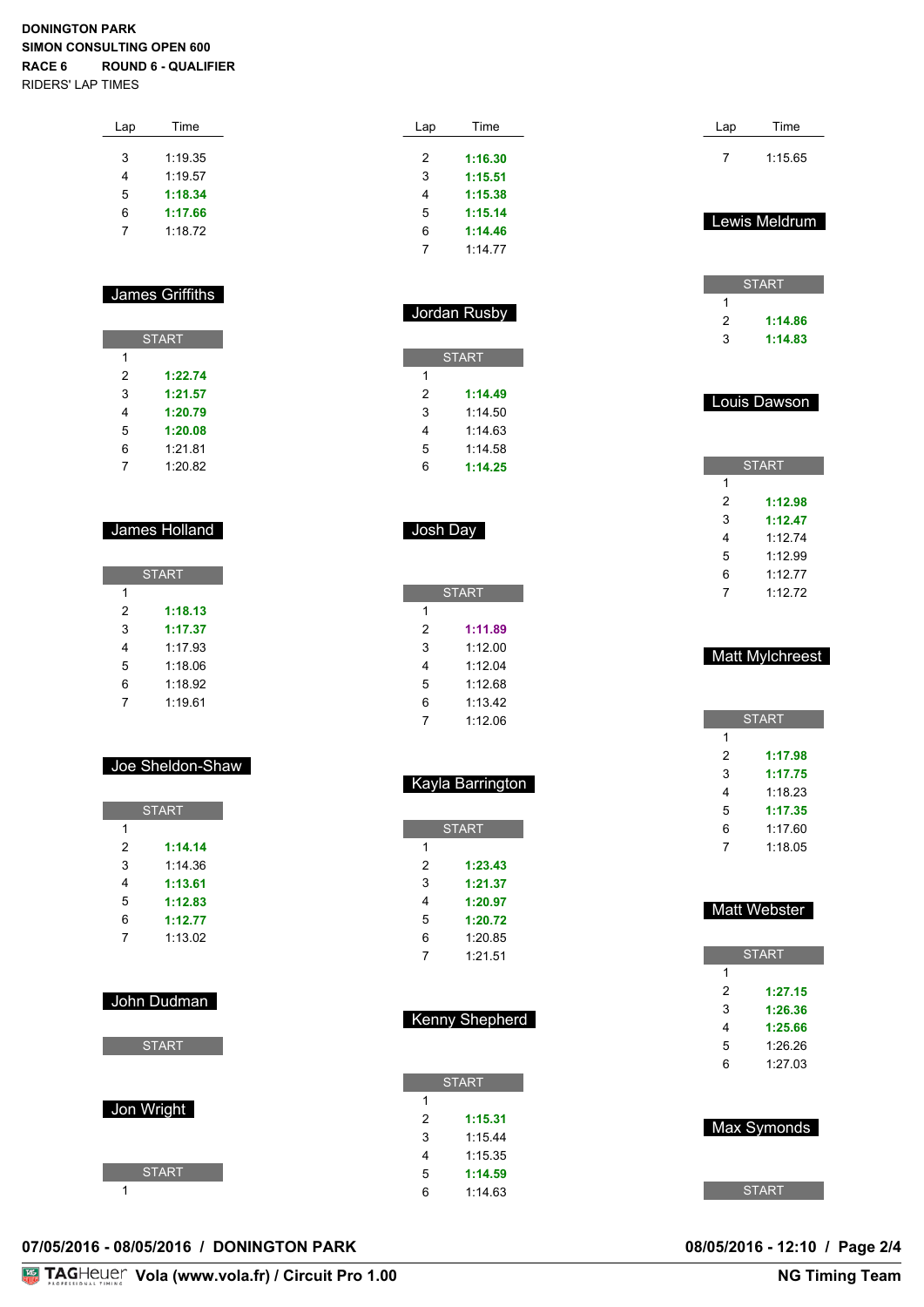| Lap | Time    |  |
|-----|---------|--|
|     |         |  |
| 1   |         |  |
| 2   | 1:13.20 |  |
| 3   | 1:12.91 |  |
| 4   | 1:13.28 |  |
| 5   | 1:13.60 |  |
| 6   | 1:12.82 |  |
| 7   | 1:13.15 |  |
|     |         |  |

#### Nick Andrews

| <b>START</b> |         |
|--------------|---------|
| 1            |         |
| 2            | 1:17.77 |
| 3            | 1:18.25 |
| 4            | 1:18.58 |
| 5            | 1:18.02 |
| 6            | 1:17.57 |
|              | 1:18.51 |

#### Paul Drinkwater

| <b>START</b> |         |
|--------------|---------|
| 1            |         |
| 2            | 1:20.07 |
| 3            | 1:2012  |
| 4            | 1:19.59 |
| 5            | 1:19.55 |
| 6            | 1:20.93 |
|              | 1:20.71 |

#### Rob Temple

| <b>START</b> |         |
|--------------|---------|
| 1            |         |
| 2            | 1:18.72 |
| 3            | 1:18.94 |
| 4            | 1:18.16 |
| 5            | 1:17.57 |
| 6            | 1:17.09 |
| 7            | 1.1907  |
|              |         |

#### Roger Davies

|   | <b>START</b> |
|---|--------------|
|   |              |
| 2 | 1:27.65      |
| З | 1:37.51      |

| Lap | Time                |
|-----|---------------------|
|     |                     |
|     | <b>Rory Bamford</b> |
|     | <b>START</b>        |
|     |                     |
| 1   |                     |
| 2   | 1:20.42             |
| 3   | 1:20.98             |
| 4   | 1:20.92             |
| 5   | 1:20.91             |
| 6   | 1:23.11             |
| 7   | 1:21.31             |

| G | 170.91       |
|---|--------------|
| 6 | 1:23.11      |
| 7 | 1:21.31      |
|   |              |
|   |              |
|   |              |
|   | Ross Walker  |
|   |              |
|   |              |
|   | <b>START</b> |
|   |              |
|   |              |
| - | .            |

| 2 | 1:19.40 |
|---|---------|
| 3 | 1:17.88 |
| 4 | 1:19.09 |
| 5 | 1:17.85 |
| 6 | 1:17.16 |
| 7 | 1:18.15 |

|   | <b>Russell Brook</b> |
|---|----------------------|
|   | <b>START</b>         |
| 1 |                      |
| 2 | 1:19.26              |
| 3 | 1:18.95              |
| 4 | 1:18.28              |
| 5 | 1:17.76              |
| 6 | 1:18.20              |
| 7 | 1:19.22              |

|   | <b>START</b> |
|---|--------------|
| 1 |              |
| 2 | 1:14.27      |
| 3 | 1:13.84      |
| 4 | 1.1424       |
| 5 | 1.13.97      |
| 6 | 1:14.30      |
| 7 | 1.14.53      |
|   |              |

Ryan Varley



| Lap | Time    |
|-----|---------|
|     |         |
| 1   |         |
| 2   | 1:16.15 |
| 3   | 1:14.08 |
| 4   | 1:13.90 |
| 5   | 1:13.84 |
| 6   | 1:13.58 |
| 7   | 1:13.83 |
|     |         |

#### Shane Smith

|   | <b>START</b> |
|---|--------------|
| 1 |              |
| 2 | 1:15.58      |
| 3 | 1:15.46      |
| 4 | 1:15.93      |
| 5 | 1:15.84      |
| 6 | 1:16.31      |
| 7 | 1:16.83      |

#### Simon Bastable

|   | <b>START</b> |
|---|--------------|
| 1 |              |
| 2 | 1:16.57      |
| 3 | 1:15.80      |
| 4 | 1:16.34      |
| 5 | 1.16.52      |
| 6 | 1:16.21      |
|   | 1:17.06      |

#### Todd Ellis

|   | <b>START</b> |
|---|--------------|
| 1 |              |
| 2 | 1:14.52      |
| 3 | 1.14.52      |
| 4 | 1:13.67      |
| 5 | 1:14.54      |
| 6 | 1.1448       |
| 7 | 1.18.34      |

#### Tom Vear

|   | <b>START</b> |
|---|--------------|
|   |              |
| 2 | 1:15.82      |

### **07/05/2016 - 08/05/2016 / DONINGTON PARK 08/05/2016 - 12:10 / Page 3/4**

08/05/2016 - 12:10 / Page 3/4<br>NG Timing Team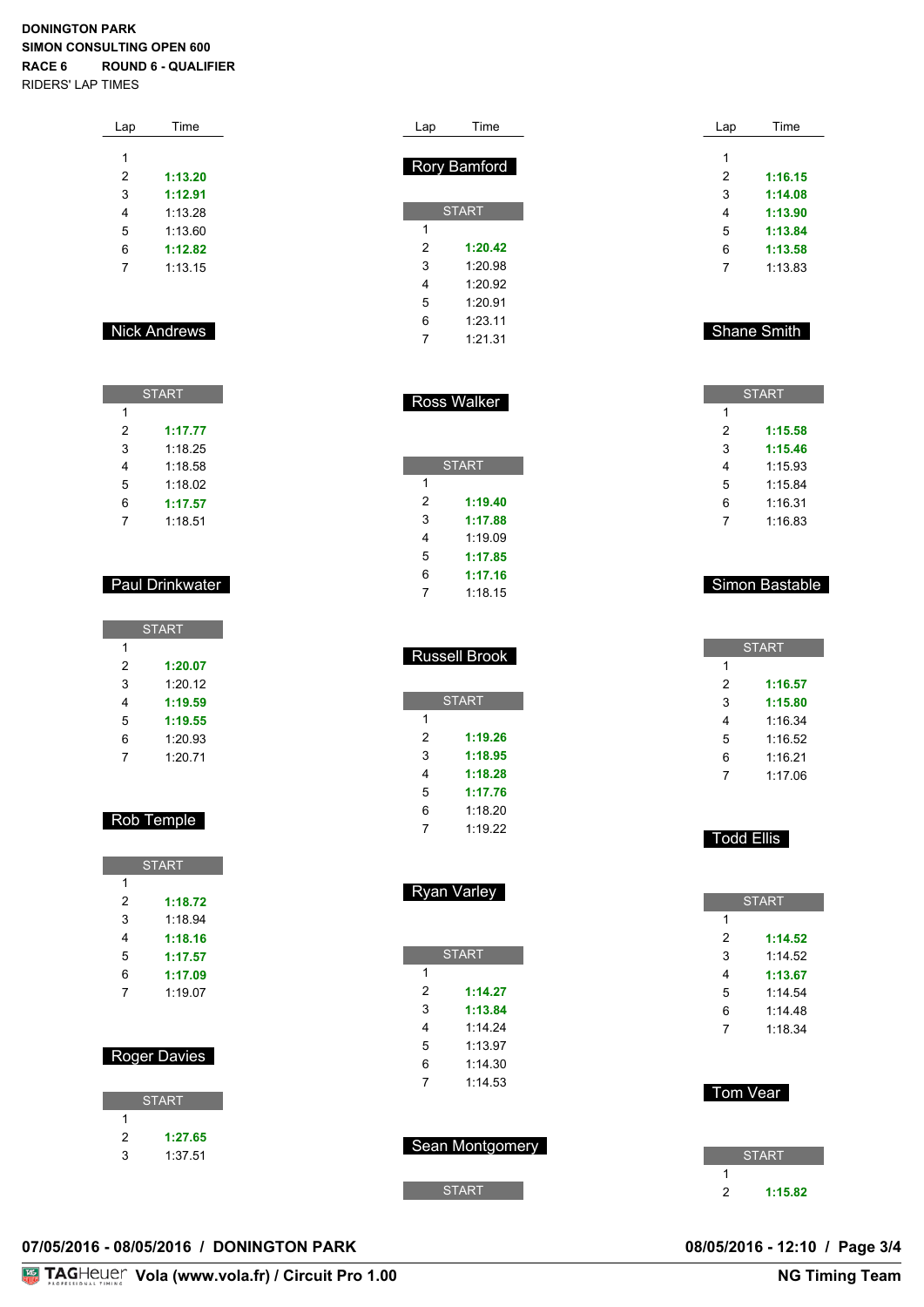| Lap | Time    |
|-----|---------|
|     |         |
| 3   | 1:15.93 |
| 4   | 1.16.38 |
| 5   | 1:15.69 |
| 6   | 1:15.15 |
|     | 1:16.60 |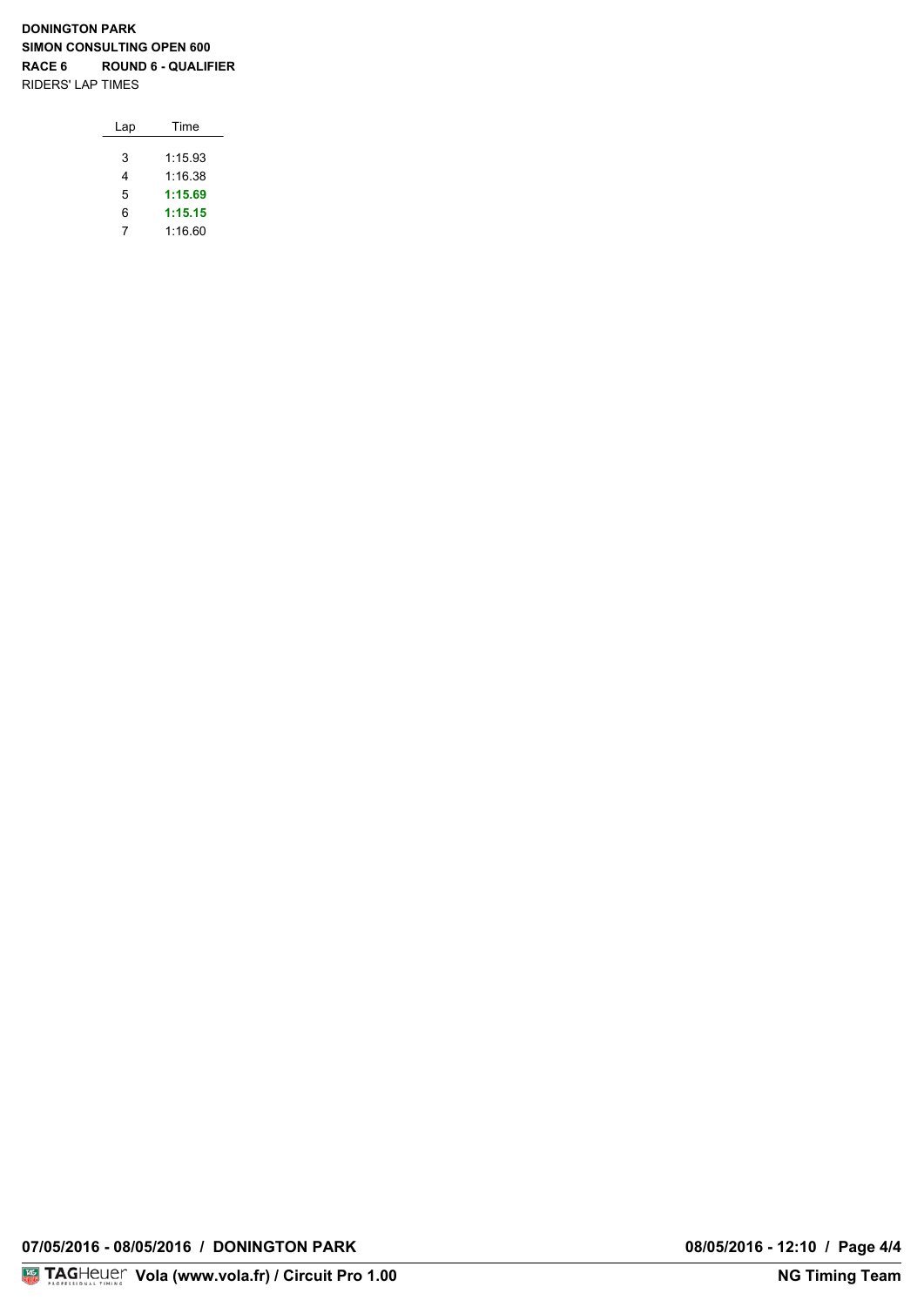

**DONINGTON PARK SIMON CONSULTING OPEN 600 RACE 6 ROUND 6 - QUALIFIER** LAP CHART



| Start      |           |  |     |    |      |     |    |     |     |     |     |    |    |    |  |               |                                                                                                                            |    |          |        |        |       |     |     |        |  |                                                                                                                                                                |  |
|------------|-----------|--|-----|----|------|-----|----|-----|-----|-----|-----|----|----|----|--|---------------|----------------------------------------------------------------------------------------------------------------------------|----|----------|--------|--------|-------|-----|-----|--------|--|----------------------------------------------------------------------------------------------------------------------------------------------------------------|--|
| Lap 1      |           |  |     |    |      |     |    |     |     |     |     |    |    |    |  |               |                                                                                                                            |    |          |        |        |       |     |     |        |  | ▌ 2  21 191 11 17 75 119 139 171 59  39 420 10  88 114 19 172  84  77  46  56  52 9999 1  76  29  41  61  50  150  150  160  160  18  122  54  115 184  99  12 |  |
| Lap 2      |           |  |     |    |      |     |    |     |     |     |     |    |    |    |  |               |                                                                                                                            |    |          |        |        |       |     |     |        |  | 2 21 11 191 17 119 75 171 139 59 10 39 420 172 88 114 19 77 84 1 56 52 46 9999 76 29 41 50 61 150 169 13 31 122 54 184 115 99 12                               |  |
| Lap 3      |           |  |     |    |      |     |    |     |     |     |     |    |    |    |  |               |                                                                                                                            |    |          |        |        |       |     |     |        |  | 2 21 11 191 17 119 75 10 171 59 139 39 172 420 88 114 19 1 77 56 52 84 46 9999 76 29 41 50 169 61 150 13 31 122 54 184 115 99 12                               |  |
| $1$ an $4$ |           |  |     |    |      |     |    |     |     |     |     |    |    |    |  |               | 2 11 21 191 17 119 10 59 171 172 139 39 420 114 1 88 19 77 52 56 9999 84 46 76 29 41 50 169 61 150 13 31 122 54 184 115 99 |    |          |        |        |       |     |     |        |  |                                                                                                                                                                |  |
| Lap 5      |           |  |     |    |      |     |    |     |     |     |     |    |    |    |  |               | 2 11 21 191 17 119 10 59 172 171 139 39 1 114 420 88 19 77 9999 52 56 46 84 76 29 41 50 169 61 150 13 31 122 54 184 115 99 |    |          |        |        |       |     |     |        |  |                                                                                                                                                                |  |
| Lap 6      |           |  |     |    |      |     |    |     |     |     |     |    |    |    |  |               | 2 11 21 191 17 10 119 59 172 171 1 139 114 39 420 88 19 9999 77 52 56 46 84 76 29 50 41 169 150 61 13 31 122 54 184 115 99 |    |          |        |        |       |     |     |        |  |                                                                                                                                                                |  |
| Lap 7      | $2 \t 11$ |  | 191 | 10 | - 17 | 119 | 59 | 171 | 139 | 114 | 420 | 39 | 88 | 19 |  | 9999 52 56 77 | 46                                                                                                                         | 84 | 76 50 29 | 41 169 | 150 61 | 13 31 | 122 | 184 | 54 115 |  |                                                                                                                                                                |  |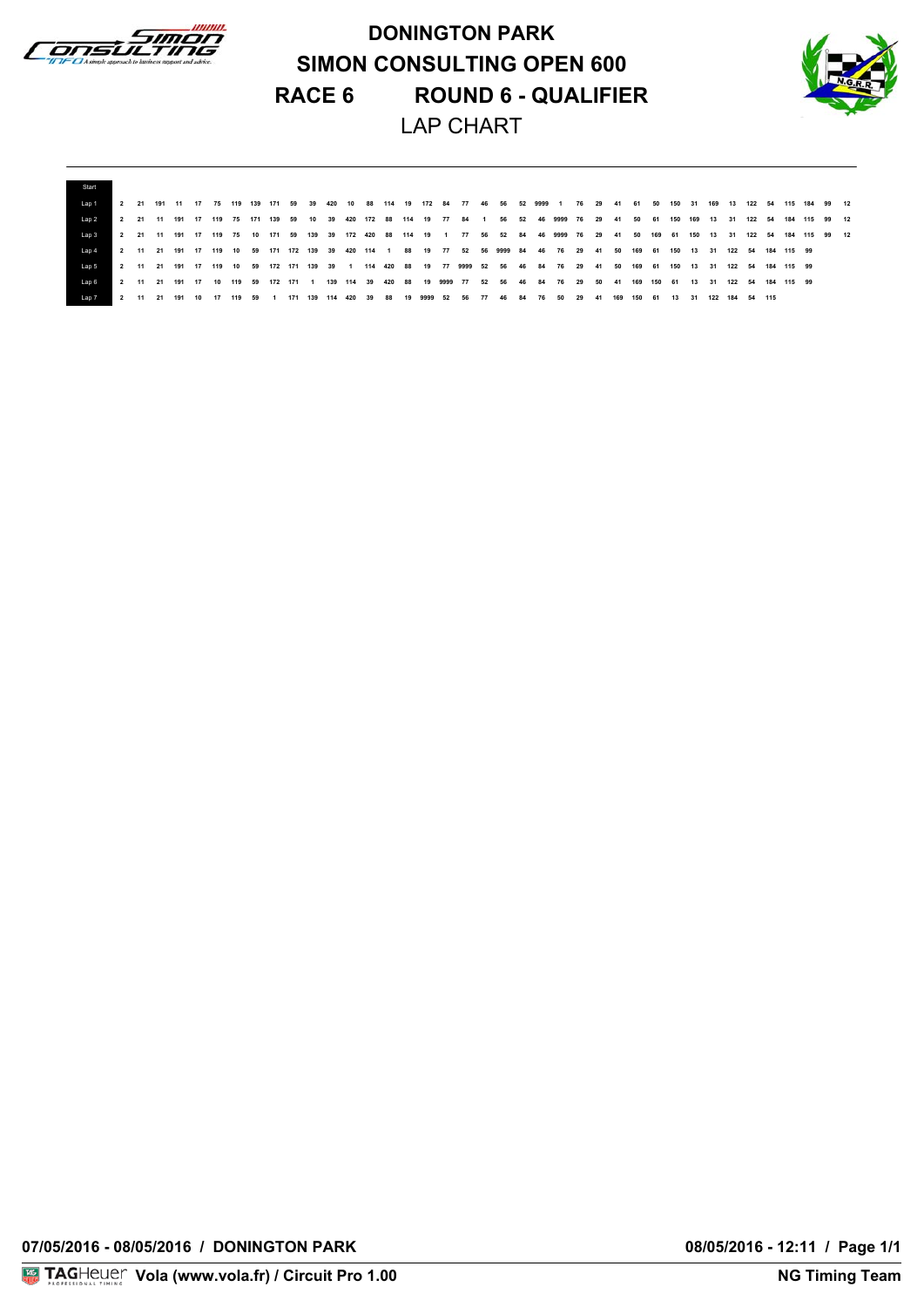

**DONINGTON PARK SIMON CONSULTING OPEN 600 RACE 18 ROUND 6** STARTING GRID



8 Laps = 15.656 Km

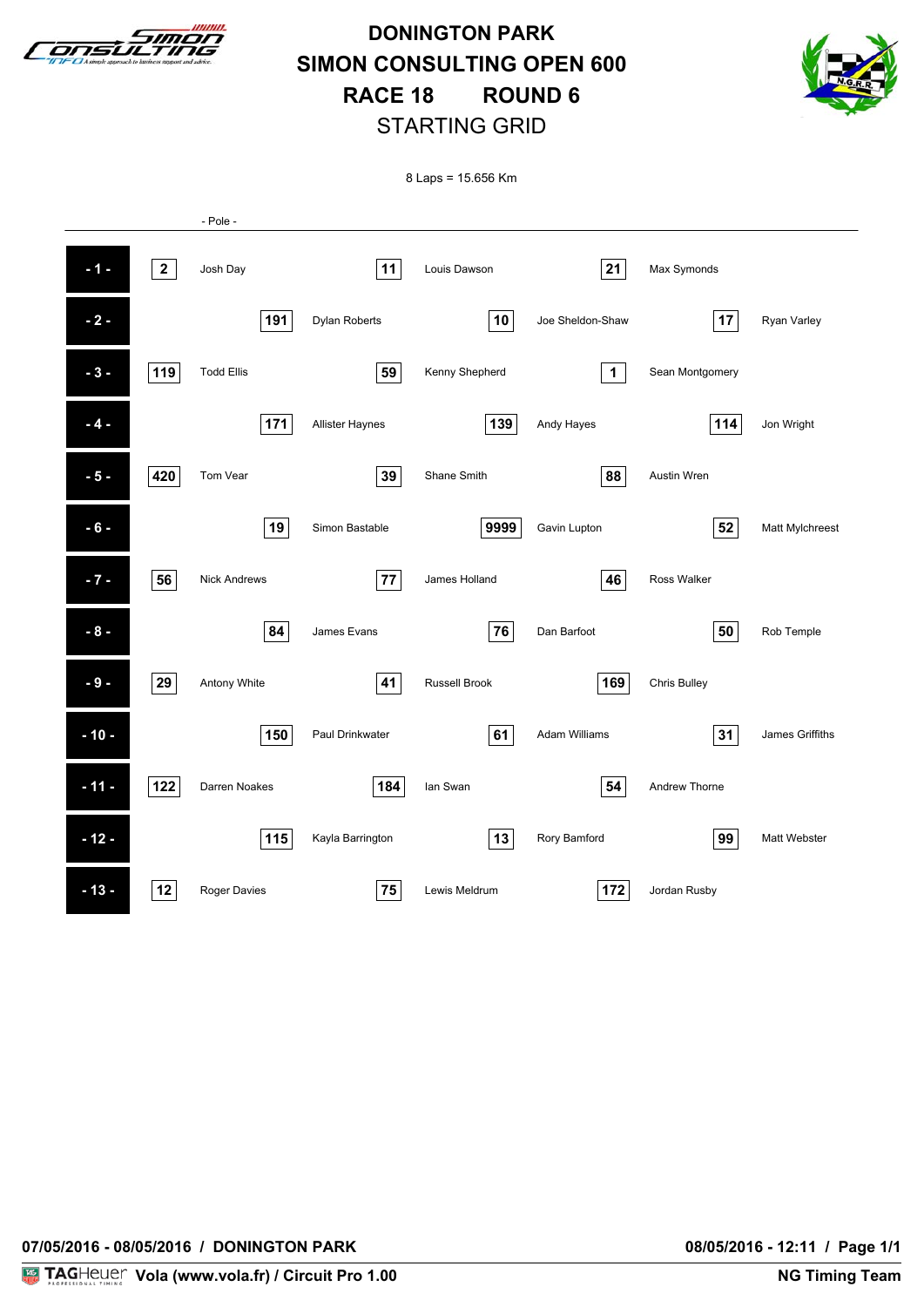

### **DONINGTON PARK SIMON CONSULTING OPEN 600 RACE 18 ROUND 6** Start Time: 15:50 Race Distance: 15.658 miles Weather: Bright Track: Dry



| Rnk            |              | Num Rider              | Machine             | Town/Sponsor                   | Laps           | Time              | Gap      | Average | B.Lap   | Speed |
|----------------|--------------|------------------------|---------------------|--------------------------------|----------------|-------------------|----------|---------|---------|-------|
| 1              | 2            | Josh Day               | Yamaha R6           | Crank Racing                   | 8              | 9:43.93           |          | 96.52   | 1:11.74 | 98.20 |
| $\overline{2}$ | 11           | Louis Dawson           | Yamaha R6           | Ducati Wolverhampton           | 8              | 9:46.27           | $+2.34$  | 96.13   | 1:11.85 | 98.05 |
| 3              | 10           | Joe Sheldon-Shaw       | Yamaha R6           | L S Racing / Apollo Cradles    | 8              | 9:47.55           | $+3.62$  | 95.92   | 1:12.34 | 97.39 |
| 4              | 191          | <b>Dylan Roberts</b>   | Yamaha R6           | Elite Tyre & Autocare.co.uk    | 8              | 9:54.60           | $+10.67$ | 94.78   | 1:13.17 | 96.28 |
| 5              | $\mathbf{1}$ | Sean Montgomery        | Kawasaki 600        | <b>Preston Power Steering</b>  | 8              | 9:54.65           | $+10.72$ | 94.78   | 1:12.97 | 96.54 |
| 6              | 21           | Max Symonds            | Kawasaki ZX6        | J & C Symonds Ltd              | 8              | 9:58.19           | $+14.26$ | 94.22   | 1:13.14 | 96.32 |
| $\overline{7}$ | 172          | Jordan Rusby           | Yamaha R6           |                                | 8              | 10:01.14          | $+17.21$ | 93.75   | 1:13.18 | 96.27 |
| 8              | 17           | <b>Ryan Varley</b>     | Honda CBR 600       | Abbey Motors Castleford        | 8              | 10:01.30          | $+17.37$ | 93.73   | 1:13.87 | 95.37 |
| 9              | 119          | <b>Todd Ellis</b>      | Honda CBR 600       | <b>Drury Engineering</b>       | 8              | 10:09.87          | $+25.94$ | 92.41   | 1:14.83 | 94.14 |
| 10             | 171          | <b>Allister Haynes</b> | Triumph 675         | Team Haynes Racing.com         | 8              | 10:11.25          | $+27.32$ | 92.20   | 1:14.96 | 93.98 |
| 11             | 139          | Andy Hayes             | Kawasaki ZX6R       | Hebden Bridge                  | 8              | 10:12.85          | $+28.92$ | 91.96   | 1:15.36 | 93.48 |
| 12             | 59           | Kenny Shepherd         | Kawasaki ZX6R       | Shepherd Racing                | 8              | 10:13.53          | $+29.60$ | 91.86   | 1:15.59 | 93.20 |
| 13             | 114          | Jon Wright             | Yamaha R6           | Controls & Safety Ltd          | 8              | 10:18.85          | $+34.92$ | 91.07   | 1:15.85 | 92.88 |
| 14             | 420          | Tom Vear               | Suzuki GSXR 600 K6  | Kingston London                | 8              | 10:20.61          | $+36.68$ | 90.81   | 1:15.88 | 92.84 |
| 15             | 19           | Simon Bastable         | Yamaha R6           | Robin Bastable Race Support    | 8              | 10:29.30          | $+45.37$ | 89.56   | 1:16.02 | 92.67 |
| 16             | 46           | <b>Ross Walker</b>     | Honda CBR 600       | Ross Walker Racing             | 8              | 10:31.30          | $+47.37$ | 89.27   | 1:17.28 | 91.16 |
| 17             | 9            | Gavin Lupton           | Honda CBR 600       | Top Gun Racing                 | 8              | 10:36.38          | $+52.45$ | 88.56   | 1:17.69 | 90.68 |
| 18             | 52           | <b>Matt Mylchreest</b> | Kawasaki ZX6R       | Gorilla Racing / MTGW          | 8              | 10:38.38          | $+54.45$ | 88.28   | 1:18.24 | 90.04 |
| 19             | 41           | <b>Russell Brook</b>   | Yamaha YZF R6       | Len Manchester Motorcycles     | 8              | 10:39.31          | $+55.38$ | 88.16   | 1:17.96 | 90.36 |
| 20             | 77           | James Holland          | Triumph 675         | Imperial Car Hire / Trade Disc | 8              | 10:39.66          | $+55.73$ | 88.11   | 1:17.78 | 90.57 |
| 21             | 169          | <b>Chris Bulley</b>    | Honda CBR 600       | Gorilla Racing                 | 8              | 10:40.63          | $+56.70$ | 87.97   | 1:17.59 | 90.80 |
| 22             | 56           | <b>Nick Andrews</b>    | Suzuki GSXR 600 K2  | Weyhill                        | 8              | 10:41.36          | $+57.43$ | 87.87   | 1:18.39 | 89.87 |
| 23             | 50           | Rob Temple             | Honda CBR 600       | Glen Vine Isle of Mann         | 8              | 10:42.02          | $+58.09$ | 87.78   | 1:18.79 | 89.41 |
| 24             | 84           | James Evans            | Yamaha R6           | Probike Repairs                | 8              | 10:42.08          | $+58.15$ | 87.77   | 1:18.37 | 89.89 |
| 25             | 115          | Kayla Barrington       | Triumph Daytona 675 | TKB Racing / Rock Oil          | 8              | 10:50.57 +1:06.64 |          | 86.63   | 1:19.01 | 89.16 |
| 26             | 13           | Rory Bamford           | Yamaha R6           | Cardiff                        | $\overline{7}$ | 9:49.53           | $+1$ Lap | 83.65   | 1:22.11 | 85.80 |
| 27             | 29           | Antony White           | Yamaha R6           | Classic Memorials / Gardiner P | $\overline{7}$ | 9:50.15           | $+1$ Lap | 83.56   | 1:21.60 | 86.33 |
| 28             | 54           | Andrew Thorne          | Yamaha R6           | Forest of Dyne Tyres           | $\overline{7}$ | 9:50.48           | $+1$ Lap | 83.51   | 1:21.71 | 86.22 |
| 29             | 122          | Darren Noakes          | Triumph 675         | Southview Services Ltd         | $\overline{7}$ | 9:51.30           | $+1$ Lap | 83.40   | 1:21.28 | 86.67 |
| 30             | 184          | lan Swan               | Triumph 675         | Dolmay Construction / G S M    | $\overline{7}$ | 10:03.87          | $+1$ Lap | 81.66   | 1:22.01 | 85.90 |
| 31             | 99           | <b>Matt Webster</b>    | Kawasaki ZX636      | D & M Racing / Shift Power     | $\overline{7}$ | 10:38.57          | $+1$ Lap | 77.22   | 1:27.34 | 80.66 |
| 32             | 12           | <b>Roger Davies</b>    | Yamaha R6 13S 2012  | Kat's Kitchen                  | $\overline{7}$ | 10:49.34          | $+1$ Lap | 75.94   | 1:28.84 | 79.30 |

Best lap : 2 Josh Day - 1:11.74

**90% of winner's average race speed - 86.87 mph**

**No 52 - Matt Mylchrees - NO TRANSPONDER SIGNAL**

**07/05/2016 - 08/05/2016 / DONINGTON PARK 08/05/2016 - 16:07 / Page 1/1**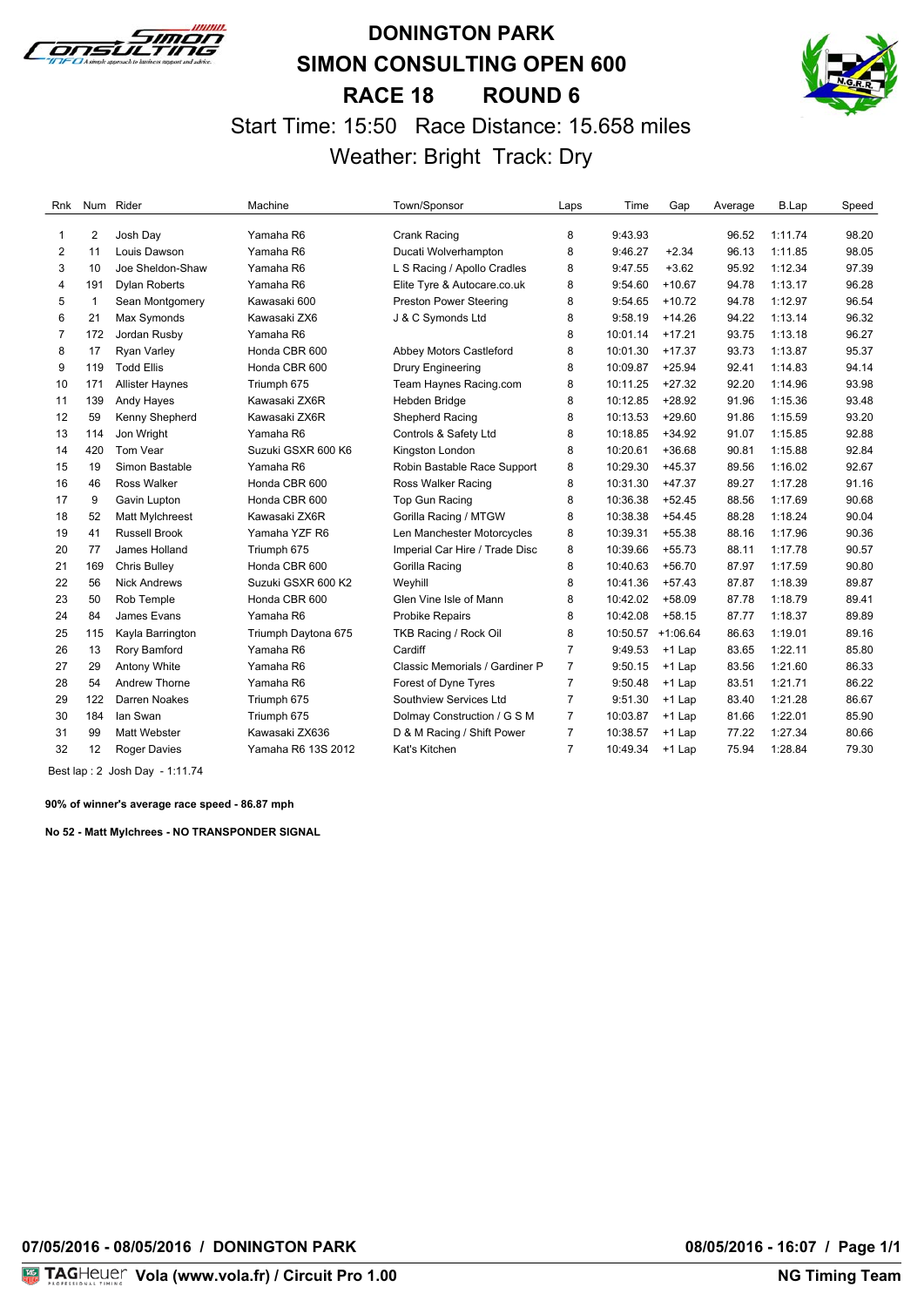



| Lap            | Time                 |  | Lap                     | Time               |
|----------------|----------------------|--|-------------------------|--------------------|
|                | <b>Chris Bulley</b>  |  | lan Swan                |                    |
|                | <b>START</b>         |  |                         | <b>START</b>       |
| 1              |                      |  | 1                       |                    |
| $\overline{2}$ | 1:19.79              |  | 2                       | 1:23.54            |
| 3              | 1:19.91              |  | 3                       | 1:24.27            |
| 4              | 1:19.33              |  | 4                       | 1:22.27            |
| 5              | 1:19.16              |  | 5                       | 1:23.03            |
| 6              | 1:17.59              |  | 6                       | 1:22.01            |
| 7              | 1:18.26              |  | 7                       | 1:27.51            |
| 8              | 1:17.78              |  |                         |                    |
|                |                      |  |                         | James Evans        |
|                | Darren Noakes        |  |                         |                    |
|                |                      |  |                         | <b>START</b>       |
|                | <b>START</b>         |  | 1                       |                    |
| 1              |                      |  | 2                       | 1:20.55            |
| 2              | 1:23.59              |  | 3                       | 1:19.44            |
| 3              | 1:22.67              |  | 4                       | 1:19.35            |
| 4              | 1:23.82              |  | 5                       | 1:18.77            |
| 5              | 1:22.39              |  | 6                       | 1:18.87            |
| 6<br>7         | 1:21.28<br>1:22.60   |  | 7<br>8                  | 1:18.37<br>1:18.62 |
|                | <b>Dylan Roberts</b> |  |                         | James Holland      |
|                |                      |  |                         |                    |
|                | <b>START</b>         |  |                         | <b>START</b>       |
| 1              |                      |  | 1                       |                    |
| 2              | 1:13.80              |  | 2                       | 1:19.75            |
| 3              | 1:13.42              |  | 3                       | 1:19.51            |
| 4              | 1:13.23              |  | 4                       | 1:18.37            |
| 5              | 1:14.03              |  | 5                       | 1:19.49            |
| 6              | 1:14.79              |  | 6                       | 1:19.17            |
| 7              | 1:13.30              |  | 7                       | 1:18.20            |
| 8              | 1:13.17              |  | 8                       | 1:17.78            |
|                | Gavin Lupton         |  |                         | Joe Sheldon-Shaw   |
|                |                      |  |                         |                    |
| 1              | <b>START</b>         |  | 1                       | <b>START</b>       |
| $\mathbf 2$    | 1:17.73              |  | $\overline{\mathbf{c}}$ | 1:12.83            |
| 3              | 1:17.69              |  | 3                       | 1:12.94            |
| 4              | 1:18.75              |  | 4                       | 1:12.34            |
| 5              | 1:17.84              |  | 5                       | 1:12.84            |
| 6              |                      |  |                         |                    |
|                | 1:19.89              |  |                         | 1:12.84            |
|                |                      |  | 6                       |                    |
| 7<br>8         | 1:19.47<br>1:20.10   |  | $\overline{7}$<br>8     | 1:12.84<br>1:13.28 |

| Lap |  | Time |
|-----|--|------|
|-----|--|------|

#### Allister Haynes

| <b>START</b> |         |
|--------------|---------|
| 1            |         |
| 2            | 1:15.49 |
| 3            | 1:14.96 |
| 4            | 1:15.38 |
| 5            | 1:15.39 |
| 6            | 1:15.27 |
| 7            | 1:14.97 |
| 8            | 1:15.91 |

#### Andrew Thorne

| <b>START</b> |         |
|--------------|---------|
| 1            |         |
| 2            | 1:23.23 |
| 3            | 1:23.57 |
| 4            | 1:2461  |
| 5            | 1:21.84 |
| 6            | 1:21.71 |
| 7            | 1:22.35 |

#### Andy Hayes

| <b>START</b> |         |
|--------------|---------|
| 1            |         |
| 2            | 1:15.48 |
| 3            | 1:15.36 |
| 4            | 1:15.83 |
| 5            | 1:16.15 |
| 6            | 1:16.14 |
| 7            | 1:15.87 |
| 8            | 1:16.24 |

#### Antony White

**START** 

 **1:23.14 1:23.08** 1:23.22 **1:21.60** 1:22.10 1:22.35

| 07/05/2016 - 08/05/2016 / DONINGTON PARK | 08/05/2016 - 16:08 / Page 1/3 |  |
|------------------------------------------|-------------------------------|--|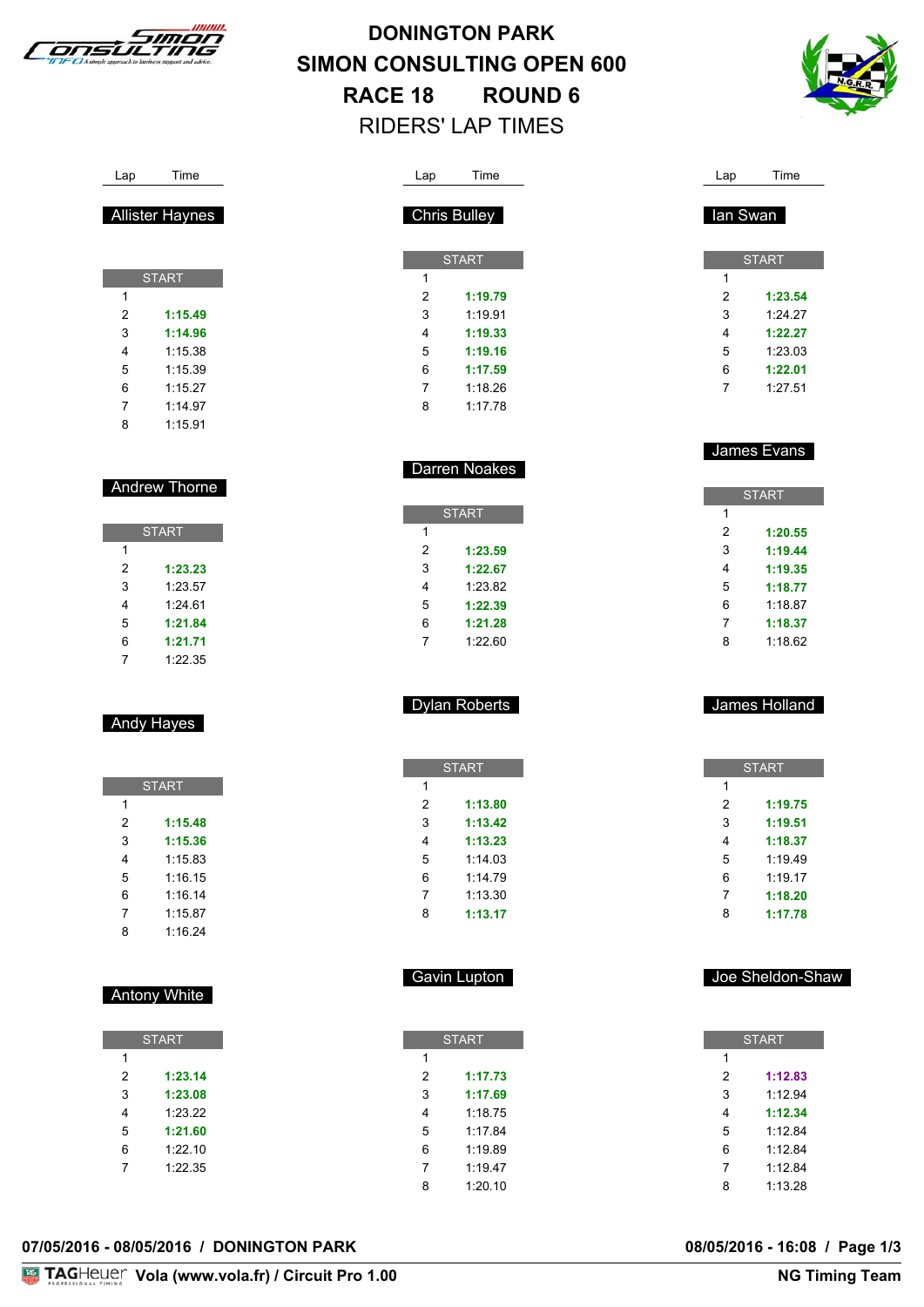| Lap                          | Time               | Time<br>Lap                                          | Lap                   | Time                |
|------------------------------|--------------------|------------------------------------------------------|-----------------------|---------------------|
|                              |                    |                                                      |                       |                     |
|                              | Jon Wright         | Kenny Shepherd                                       |                       | <b>START</b>        |
|                              |                    |                                                      | 1                     |                     |
|                              | <b>START</b>       | <b>START</b>                                         | $\overline{c}$<br>3   | 1:13.14<br>1:13.91  |
| 1                            |                    | 1                                                    | 4                     | 1:13.20             |
| 2                            | 1:16.19            | $\overline{\mathbf{c}}$<br>1:16.35                   | 5                     | 1:14.32             |
| 3                            | 1:15.85            | 3<br>1:16.08                                         | 6                     | 1:15.03             |
| 4                            | 1:16.20            | 4<br>1:15.78                                         | 7                     | 1:14.49             |
| 5                            | 1:16.63            | 5<br>1:16.22                                         | 8                     | 1:15.75             |
| 6                            | 1:16.51            | 6<br>1:16.08                                         |                       |                     |
| 7                            | 1:17.03            | 7<br>1:15.75                                         |                       |                     |
| 8                            | 1:16.81            | 8<br>1:15.59                                         |                       | <b>Nick Andrews</b> |
|                              | Jordan Rusby       | Louis Dawson                                         |                       | <b>START</b>        |
|                              |                    |                                                      | 1                     |                     |
|                              | <b>START</b>       |                                                      | 2                     | 1:19.51             |
| 1                            |                    | <b>START</b>                                         | 3                     | 1:19.93             |
| 2                            | 1:14.61            | $\mathbf{1}$                                         | 4                     | 1:18.83             |
| 3                            | 1:14.12            | $\overline{\mathbf{c}}$<br>1:13.05                   | 5                     | 1:18.99             |
| 4                            | 1:13.95            | 3<br>1:12.01                                         | 6                     | 1:18.41             |
| 5<br>6                       | 1:13.83<br>1:13.87 | 4<br>1:12.24<br>5<br>1:12.21                         | 7                     | 1:18.39             |
| 7                            | 1:13.51            | 6<br>1:12.17                                         | 8                     | 1:19.94             |
| 8                            | 1:13.18            | 7<br>1:11.85                                         |                       |                     |
|                              |                    | 8<br>1:14.19                                         |                       |                     |
|                              |                    |                                                      |                       | Rob Temple          |
|                              | Josh Day           |                                                      |                       | <b>START</b>        |
|                              |                    | <b>Matt Mylchreest</b>                               | 1                     |                     |
|                              |                    | <b>START</b>                                         | 2                     | 1:20.16             |
|                              | <b>START</b>       | $\mathbf{1}$                                         | 3                     | 1:19.09             |
| 1                            |                    | $\overline{2}$<br>1:18.47                            | 4                     | 1:19.05             |
| 2                            | 1:12.51<br>1:12.23 | 3<br>1:18.24                                         | 5                     | 1:18.92             |
| 3<br>4                       | 1:12.40            | 1:18.84<br>4<br>1:19.25<br>5                         | 6<br>$\boldsymbol{7}$ | 1:19.23             |
| 5                            | 1:12.48            | 6<br>1:18.37                                         | 8                     | 1:18.95<br>1:18.79  |
| 6                            | 1:12.29            | $\overline{7}$<br>1:18.45                            |                       |                     |
| $\overline{7}$               | 1:11.74            | 8<br>1:18.61                                         |                       |                     |
| 8                            | 1:12.20            |                                                      |                       | <b>Roger Davies</b> |
|                              |                    | Matt Webster                                         |                       | <b>START</b>        |
|                              | Kayla Barrington   |                                                      | $\mathbf{1}$          |                     |
|                              |                    | <b>START</b>                                         | $\boldsymbol{2}$      | 1:32.71             |
|                              | <b>START</b>       | $\mathbf 1$                                          | 3                     | 1:30.26             |
| $\mathbf{1}$                 |                    | $\boldsymbol{2}$<br>1:27.34                          | 4                     | 1:30.31             |
| $\overline{\mathbf{c}}$<br>3 | 1:21.40<br>1:20.49 | $\ensuremath{\mathsf{3}}$<br>1:29.86<br>4<br>1:30.44 | 5<br>6                | 1:30.05             |
| 4                            | 1:19.63            | 5<br>1:31.64                                         | $\overline{7}$        | 1:37.59<br>1:28.84  |
| 5                            | 1:19.66            | 6<br>1:32.85                                         |                       |                     |
| 6                            | 1:19.52            | $\overline{7}$<br>1:30.34                            |                       |                     |
| $\overline{7}$               | 1:19.72            |                                                      |                       |                     |
| 8                            | 1:19.01            |                                                      |                       | Rory Bamford        |
|                              |                    |                                                      |                       |                     |
|                              |                    | Max Symonds                                          |                       | <b>START</b>        |

#### **07/05/2016 - 08/05/2016 / DONINGTON PARK 08/05/2016 - 16:08 / Page 2/3**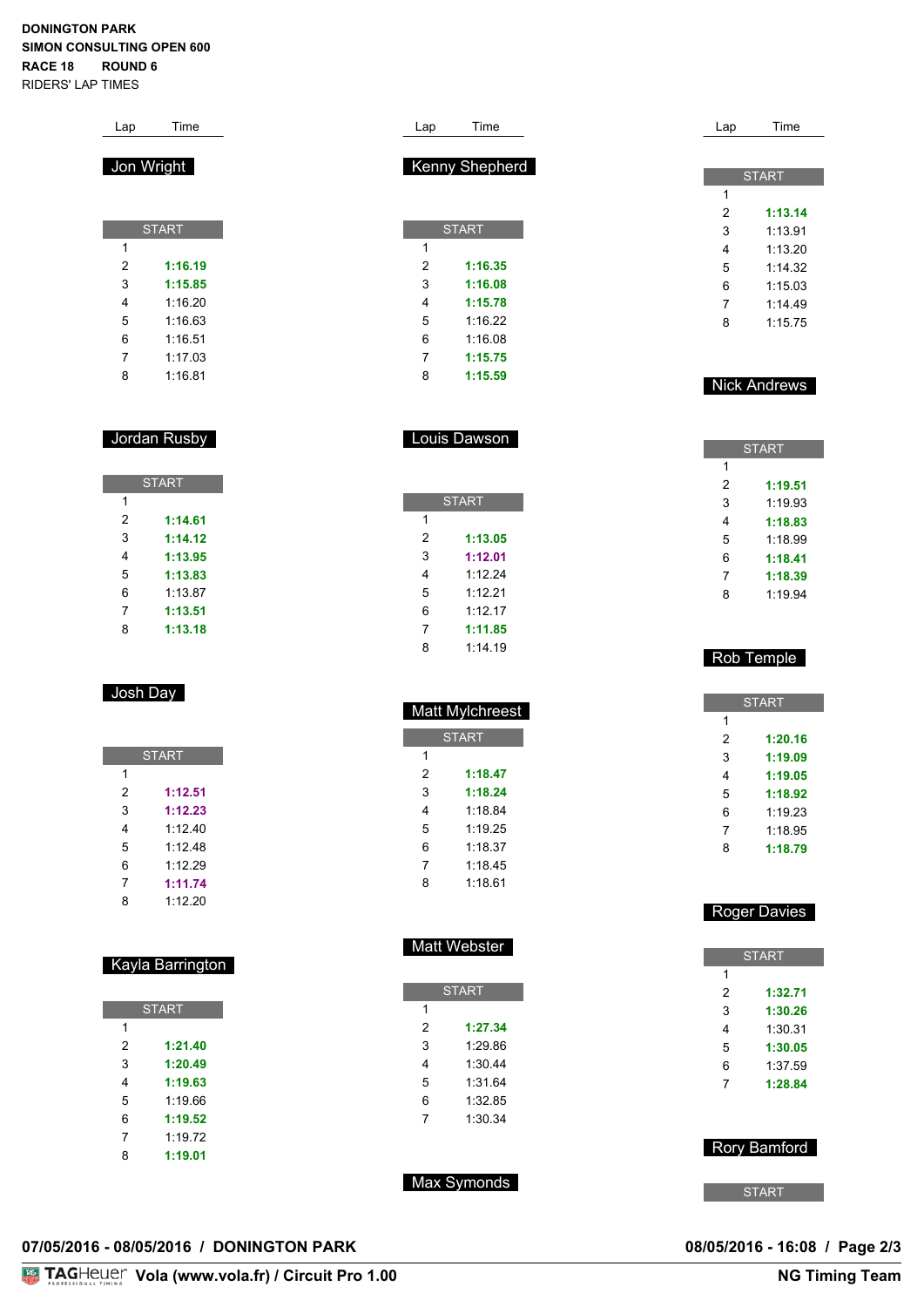| Lap | Time    |  |
|-----|---------|--|
|     |         |  |
| 1   |         |  |
| 2   | 1:22.47 |  |
| 3   | 1:22.58 |  |
| 4   | 1:22.14 |  |
| 5   | 1:22.11 |  |
| 6   | 1:22.99 |  |
| 7   | 1.22.39 |  |
|     |         |  |

#### Ross Walker

| <b>START</b> |         |
|--------------|---------|
| 1            |         |
| 2            | 1:17.96 |
| 3            | 1:18.68 |
| 4            | 1:17.85 |
| 5            | 1:17.46 |
| 6            | 1:18.34 |
| 7            | 1:17.28 |
| 8            | 1:18.25 |

#### Russell Brook

| <b>START</b> |         |
|--------------|---------|
| 1            |         |
| 2            | 1:19.28 |
| 3            | 1:18.95 |
| 4            | 1:17.96 |
| 5            | 1.1918  |
| 6            | 1:18.79 |
| 7            | 1:18.63 |
| 8            | 1:18.36 |

#### Ryan Varley

|   | <b>START</b> |
|---|--------------|
| 1 |              |
| 2 | 1:15.33      |
| 3 | 1:13.87      |
| 4 | 1:13.89      |
| 5 | 1:13.98      |
| 6 | 1:15.20      |
| 7 | 1:14.74      |
| 8 | 1.1476       |

| Lap | Time         |
|-----|--------------|
|     |              |
|     | <b>START</b> |
| 1   |              |
| 2   | 1:13.58      |
| 3   | 1:13.07      |
| 4   | 1:12.97      |
| 5   | 1.14.33      |
| 6   | 1.1419       |
| 7   | 1.1367       |
| 8   | 1:13.61      |

#### Simon Bastable

| <b>START</b> |         |
|--------------|---------|
| 1            |         |
| 2            | 1:17.14 |
| 3            | 1:17 86 |
| 4            | 1:16.98 |
| 5            | 1:16.94 |
| 6            | 1:16.02 |
| 7            | 1:17.19 |
| Զ            | 1:21.57 |

#### Todd Ellis

|   | <b>START</b> |
|---|--------------|
| 1 |              |
| 2 | 1:17.83      |
| 3 | 1:14.83      |
| 4 | 1:15.87      |
| 5 | 1.1620       |
| 6 | 1:15.04      |
| 7 | 1.1498       |
| ጸ | 1.1514       |

#### Tom Vear

| <b>START</b> |         |  |  |  |  |  |  |  |  |  |
|--------------|---------|--|--|--|--|--|--|--|--|--|
| 1            |         |  |  |  |  |  |  |  |  |  |
| 2            | 1:16.37 |  |  |  |  |  |  |  |  |  |
| 3            | 1:15.88 |  |  |  |  |  |  |  |  |  |
| 4            | 1:16.94 |  |  |  |  |  |  |  |  |  |
| 5            | 1:16.75 |  |  |  |  |  |  |  |  |  |
| 6            | 1:16.39 |  |  |  |  |  |  |  |  |  |
| 7            | 1:17.18 |  |  |  |  |  |  |  |  |  |
| 8            | 1:16.95 |  |  |  |  |  |  |  |  |  |

Sean Montgomery

#### **07/05/2016 - 08/05/2016 / DONINGTON PARK 08/05/2016 - 16:08 / Page 3/3**